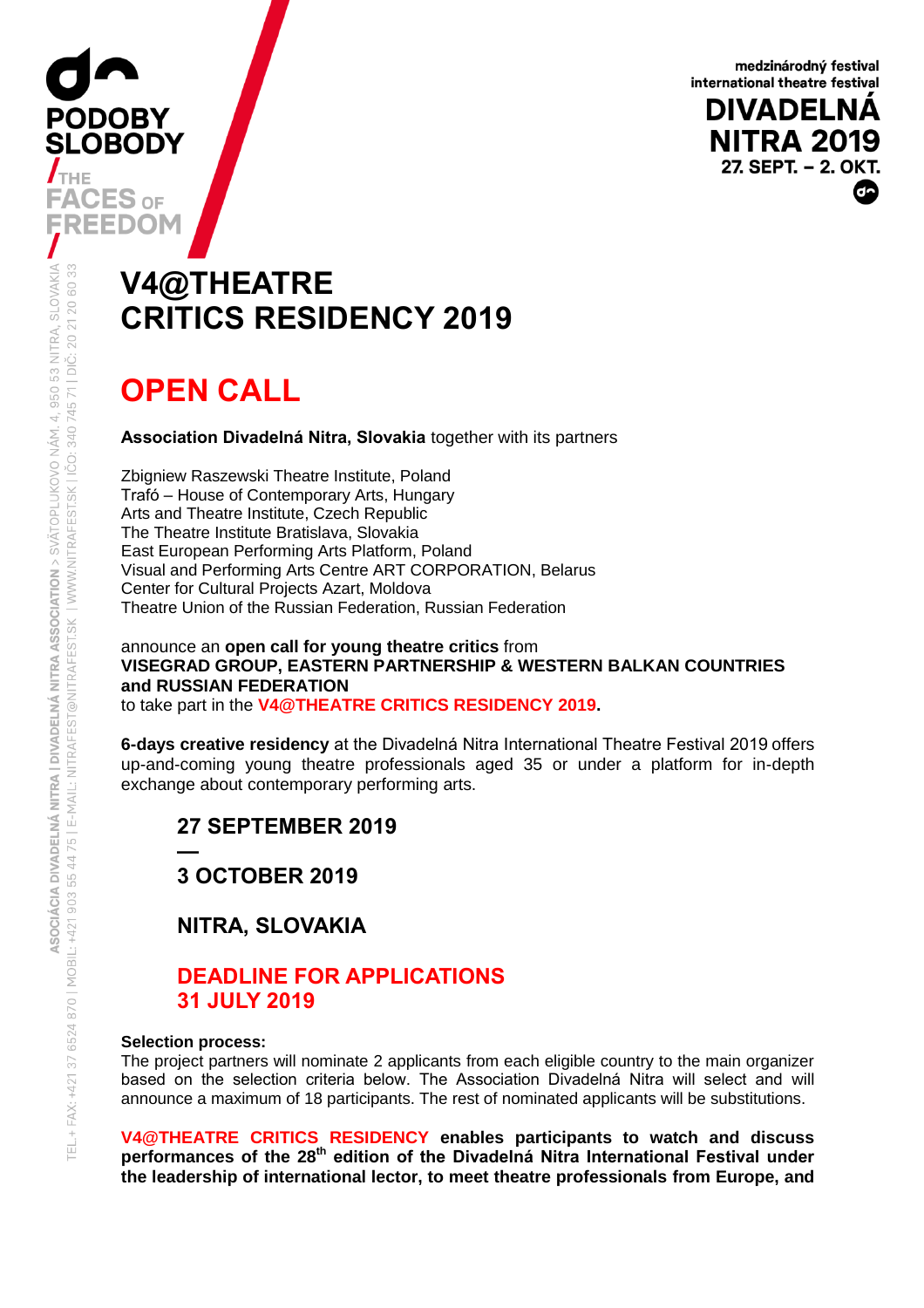

**to take part in debates with artists, critics who are attending the festival.** The name of the lector will be announced in July.

The participants will be also tasked to prepare and **make a presentation about the current situation** in the performing arts scene in their country at the public Residency talk which is part of the accompanying festival programme.

After the festival, the participants are requested **to publish an article** which shall take the form of review about the Divadelná Nitra productions.

The preliminary programme of the festival is [HERE.](http://www.nitrafest.sk/home/programme-2019/preliminary-main-programme-2019/) The full festival programme will be published in July on [www.nitrafest.sk.](http://www.nitrafest.sk/)

# **HOW TO APPLY**

**Submit an application form and your professional bio in English language** to the project partner in your country:

**Slovakia /** Association Divadelná Nitra **/** Diana Selecká **/** balaj.jan@gmail.com **Czech Republic /** Arts and Theatre Institute **/** Martina Pecková Černá **/** martina.peckova-cerna@divadlo.cz **Hungary /** Trafó – House of Contemporary Arts **/** Beáta Barda **/** barda@trafo.hu **Poland /** Zbigniew Raszewski Theatre Institute **/** Edyta Zielnik **/** edyta.zielnik@instytut-teatralny.pl **Eastern Partnership & Western Balkans /** EEPAP **/** Anna Strzałkowska **/** astrzalkowska@iam.pl **Moldova /** Center for Cultural Projects AZART **/** Rusanda Curca **/** aliescu90@yahoo.com **Belarus /** ART CORPORATION **/** Alexandra Danilevich **/** teart.coordinator@gmail.com **Russia** / Theatre Union of the Russian Federation / Olga Perevezentseva / ola\_p@mail.ru

### **DEADLINE: 31 JULY 2019**

#### **Selection criteria:**

- 1. Professional theatre critics up to 35 years of age (priority will be given to applicants who already pursue their professional carriers, not students)
- 2. Fluent in English (both spoken and written)
- 3. Motivation letter (interested to improve his / her presentation skills, critical reflection skills, and analysis of a theatre production)
- 4. Citizen of one of the countries involved in the project (Albania, Armenia, Azerbaijan, Belarus, Bosnia and Herzegovina, Bulgaria, Czech Republic, Georgia, Hungary, Kosovo, Macedonia, Moldova, Montenegro, Poland, Romania, Russian Federation, Serbia, Slovakia)

#### **The selected participants will receive:**

- The opportunity to follow the  $28<sup>n</sup>$  edition of the Divadelná Nitra International Festival, the most important international festival in Slovakia renowned in Central and Eastern Europe
- Tickets to all festival productions of the main programme and access to accompanying events
- Accommodation for 6 nights including breakfast
- Lunches during their stay at the Festival
- Reimbursement of travel costs to Nitra (the most economical means of transport)

### **Project V4@THEATRE CRITICS RESIDENCY is supported by**

- 
- Visegrad Fund



Residency is supported using public funding by Slovak Arts Council.